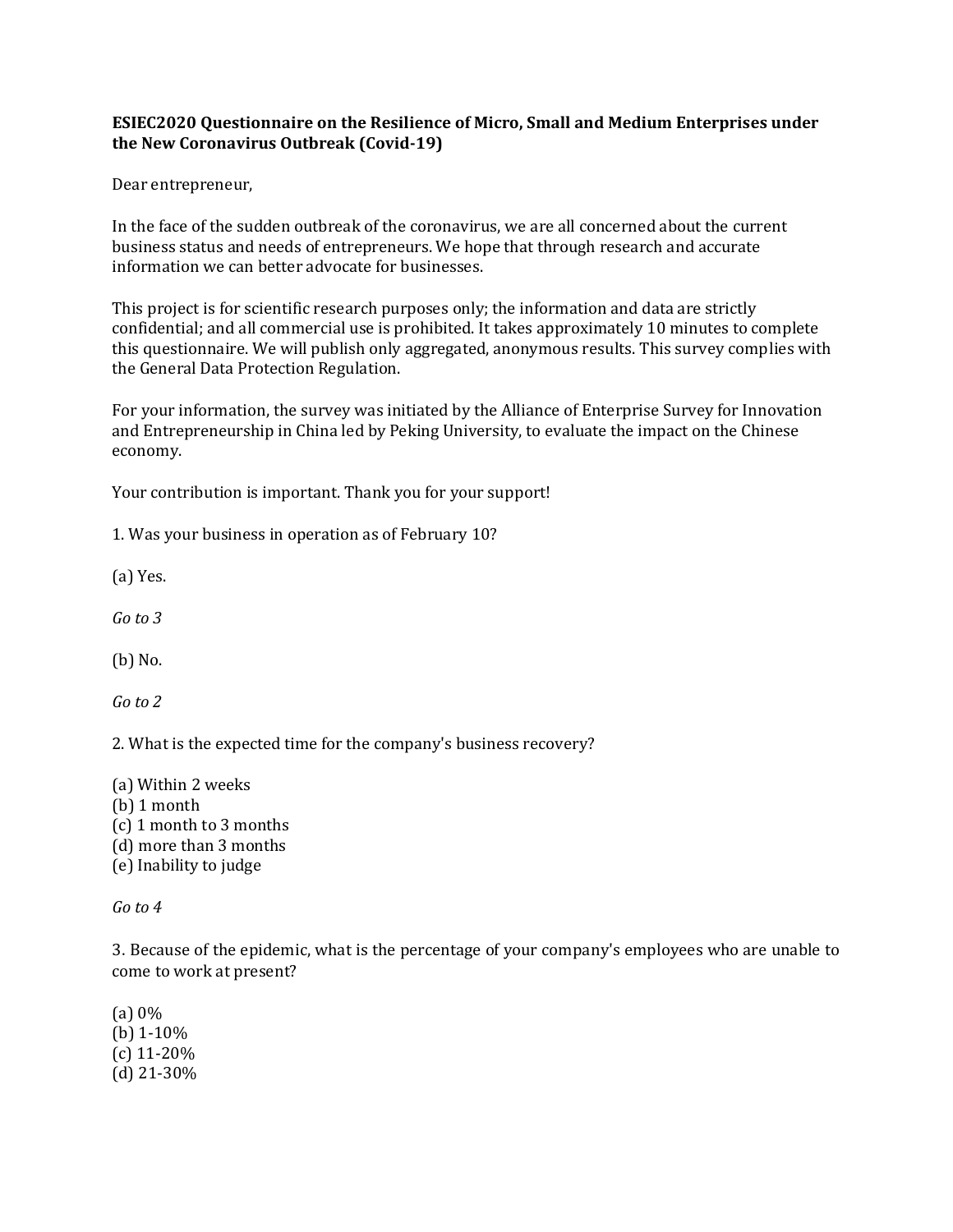(e) More than 30% (f) Unable to judge

*Go to 4* 

4. Please choose the most significant financial problems for your company during the outbreak (up to two options).

(a) Staff wages and social security charges

(b) Rent

(c) Repayment of loans (d) Payments of invoices

(e) Other expenses

(f) No specific problem

*Go to 5* 

5. Is your company currently considering layoffs, or has already done some because of the epidemic?

(a) Yes

*Go to 5.1*

(b) No

*Go to 6*

(c) Not applicable

*Go to 6*

5.1 What percentage of staff are you expecting to (or have already) cut?

(a) 0% (b) 1-10% (c) 11-20% (d) 21-30% (e) Over 30%

6. How long can your company's current cash flow maintain the company's operation?

(a) Less than 1 month (b) 1-3 months (c) 4-5 months

(d) 6 months or more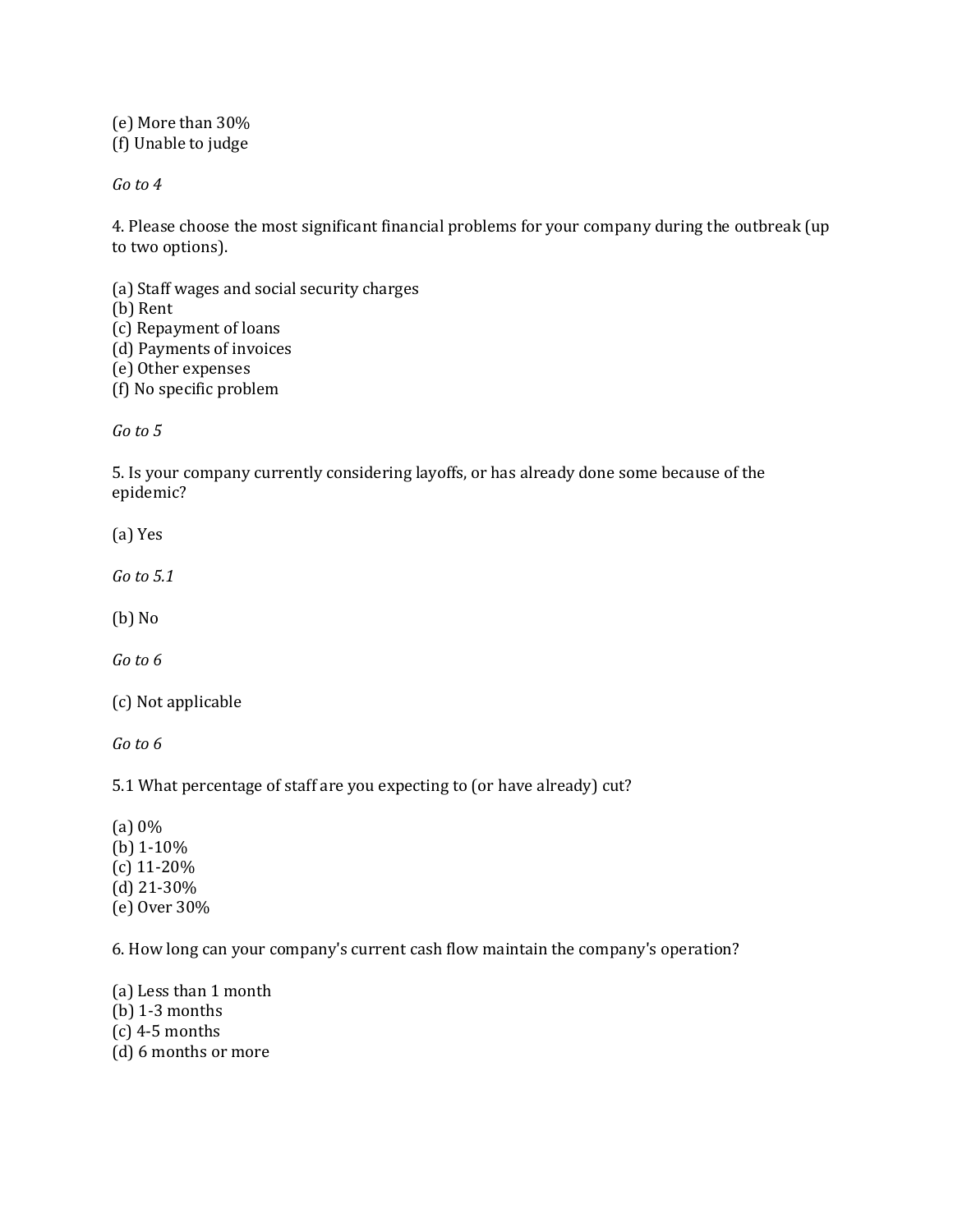7. What is the main means you are considering to deal with the cash flow shortage? (Up to two options)

(a) Loans by commercial banks

- (b) Loans by Internet finance
- (c) Loans by microfinance companies or private individuals
- (d) Negotiating with lenders to avoid withdrawing loans
- (e) Equity financing (adding new shareholders or capital increase of former shareholders)
- (f) Reduction of operating costs (e.g. layoffs and salary reductions)
- (g) No cash flow shortfalls problem

 $(h)$  Other (open)  $\qquad$ 

8. What is the main means you are considering to deal with the shortage of workers? (Up to two options)

(a) Wage increases

(b) Use of advanced equipment or software to reduce the amount of work

(c) Outsourcing of orders

(d) Delay in delivery

(e) No shortage of workers

 $(h)$  Other  $\_\_$ 

9. What is the main means you are currently considering to deal with the shortage of raw materials? (Up to two options)

(a) Reduction of production

- (b) Outsourcing orders
- (c) Increasing the procurement prices
- (d) Seeking new procurement channels
- (e) Delaying goods delivery
- (f) No shortage of raw materials

 $(g)$  Other

10. What is the main means you are currently considering to deal with difficulties in fulfilling contracts? (Up to two options)

(a) Settlement by mutual agreement

- (b) Legal or arbitral settlement
- (c) Expect the government to coordinate and provide clear disclaimer agreements

(d) Payment of liquidated damages

- (e) No contractual performance issues
- $(f)$  Other

11. Are there any other business problems your company is facing due to the epidemic? (Up to two options)

(a) Reduction of orders

- (b) Inability to deliver existing orders
- (c) Increased difficulty of financing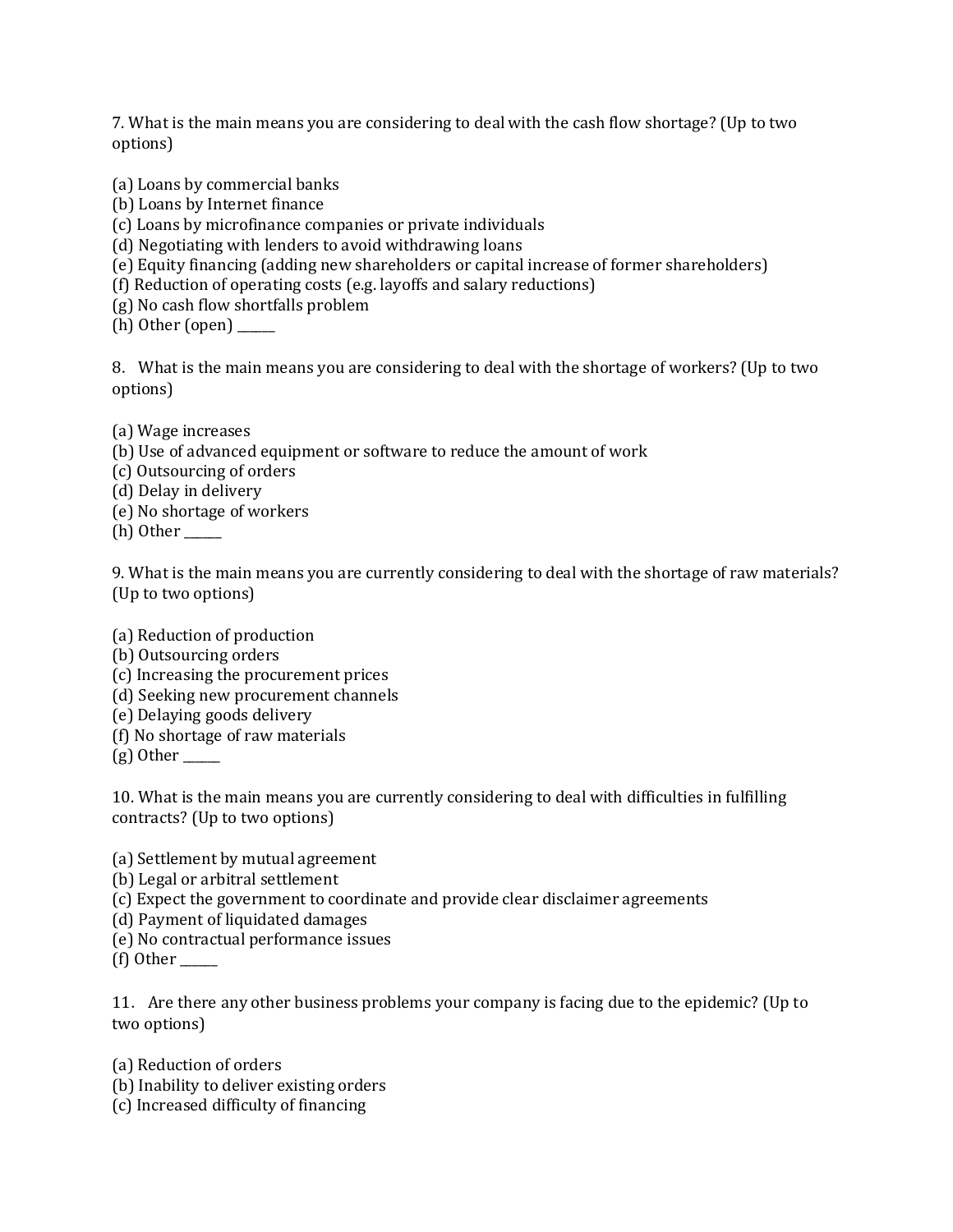(d) Existing loans cannot be extended

(e) Disruption of logistics

(f) Upstream and downstream chain disruptions

(g) Insufficient protective equipment (e.g., masks)

(h) Other

12 In the face of the impact of the epidemic, governments at all levels and financial institutions have announced relief measures. Which policy do you believe is the most effective for your company? (Up to two options)

(a) Reduce rent for small and medium-sized enterprises and lower costs for electricity, gas, logistics, etc.

(b) Reduction of tax rates, reduction or deferral of taxes

(c) Reduction of financing costs for SMEs, extension of loan terms or partial debt relief

(d) Temporary reduction of social insurance premiums and reimbursement of unemployment insurance to enterprises that do not lay off staff

(e) Optimization of exporting tax rebate services

(f) Provide fast-track "force majeure" certification to avoid contract breaches

 $(g)$  Other ways  $\_\_\_\_\_\_\_\_\_\$ 

13 Do you expect your company's total revenue in 2020 compared to 2019 to

(a) Increase by more than 10%

- (b) Increase, but less than or equal to 10%
- (c) Same as last year
- (d) Decrease of less than or equal to 10%
- (e) Decrease of more than 10%
- (f) Unable to judge

13.1 Do you think most companies in your industry have the same expectation as you?

(a) They have more optimistic expectation

- (b) They have same expectation
- (c) They have more pessimistic expectation

14. Can you expect your company's raw materials and total operating costs in 2020 compared to 2019 to

(a) Increase by more than 10 percent

- (b) Increase, but less than or equal to 10 percent
- (c) Be the same as last year
- (d) Decrease by less than 10 percent
- (e) Decrease by more than 10 percent
- (f) Unable to judge

14.1 What do you think most of your peers' expectations of raw materials and total operating costs are compared to your own judgment?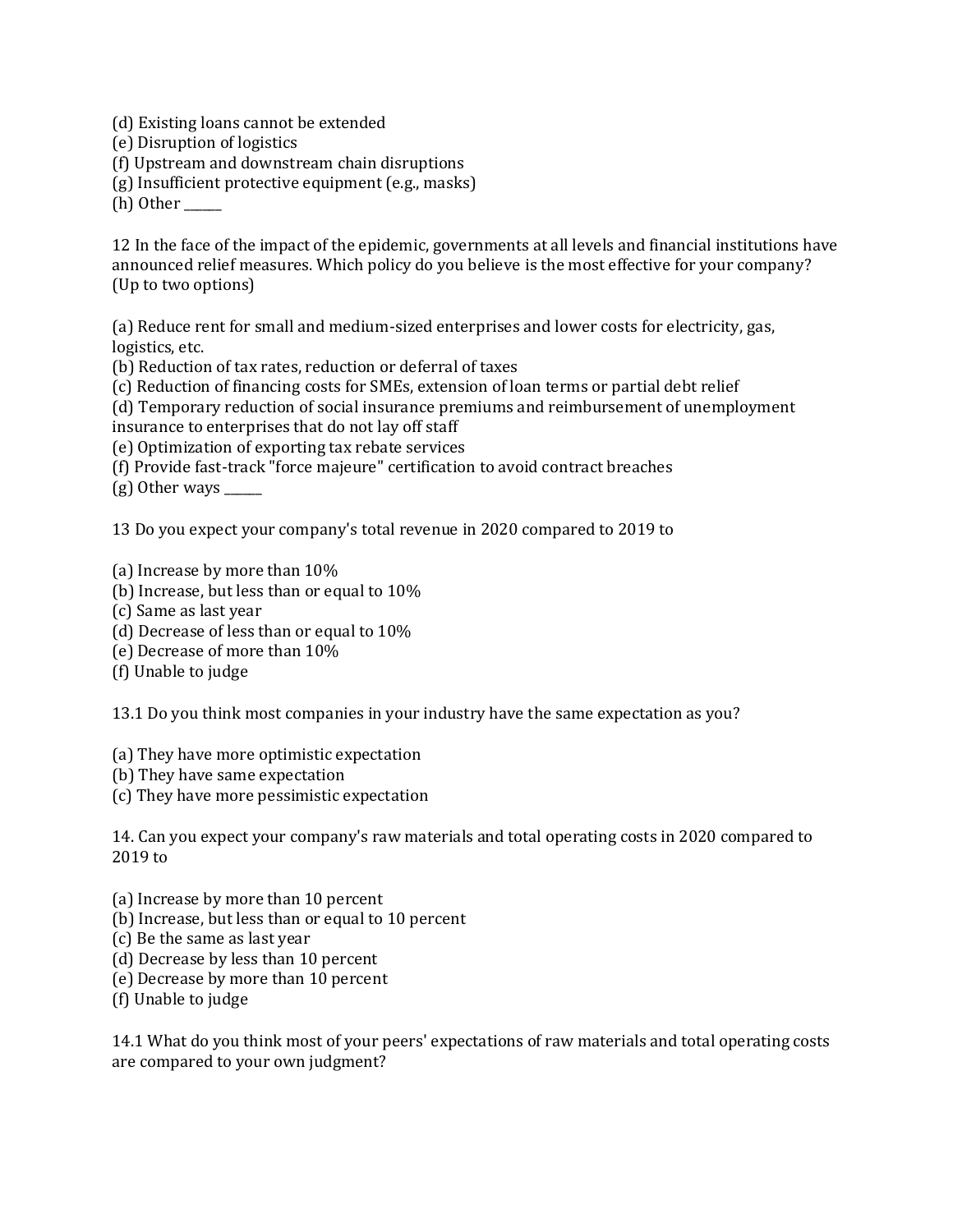(a) More optimistic

(b) The same

(c) More pessimistic

15. If your company is an export-oriented enterprise, how do you expect the epidemic to affect your company's export volume?

(a) Increase by more than 20% (b) Increase of up to 20% (c) The same (d) Decrease of up to 20% (e) Decrease of more than 20% (f) Inability to judge

(g) Not applicable (company has no export business)

16. Please rate your own feelings about novel coronavirus pneumonia on the following scale, from a minimum of zero to a maximum of 10

Anxiety level (not at all anxious to very anxious) [SCORE-0-10] Level of fear (not at all afraid to very afraid) [SCORE-0-10] Level of concern (not at all concerned to very concerned) [SCORE-0-10] Level of optimism (very negative pessimistic to very positive) [SCORE-0-10]

17. What industry is your company is in? (use the drop-down box)

Agriculture, forestry, animal husbandry, fisheries Mining industry Manufacturing industry Production and supply of electricity, heat, gas and water Construction industry Wholesale and retail trade Transport, storage and postal industry Accommodation and catering Information transmission, software and information technology services Financial industry Real estate industry Leasing and business services Scientific research and technological services Water, environment and public facilities management Residential services, repair and other services Education. Health and social work Culture, sports and entertainment Other please specify: \_\_\_\_\_\_

18. How many employees did your company have at the end of 2019

(a) Less than 10 persons (b) 11-50 persons